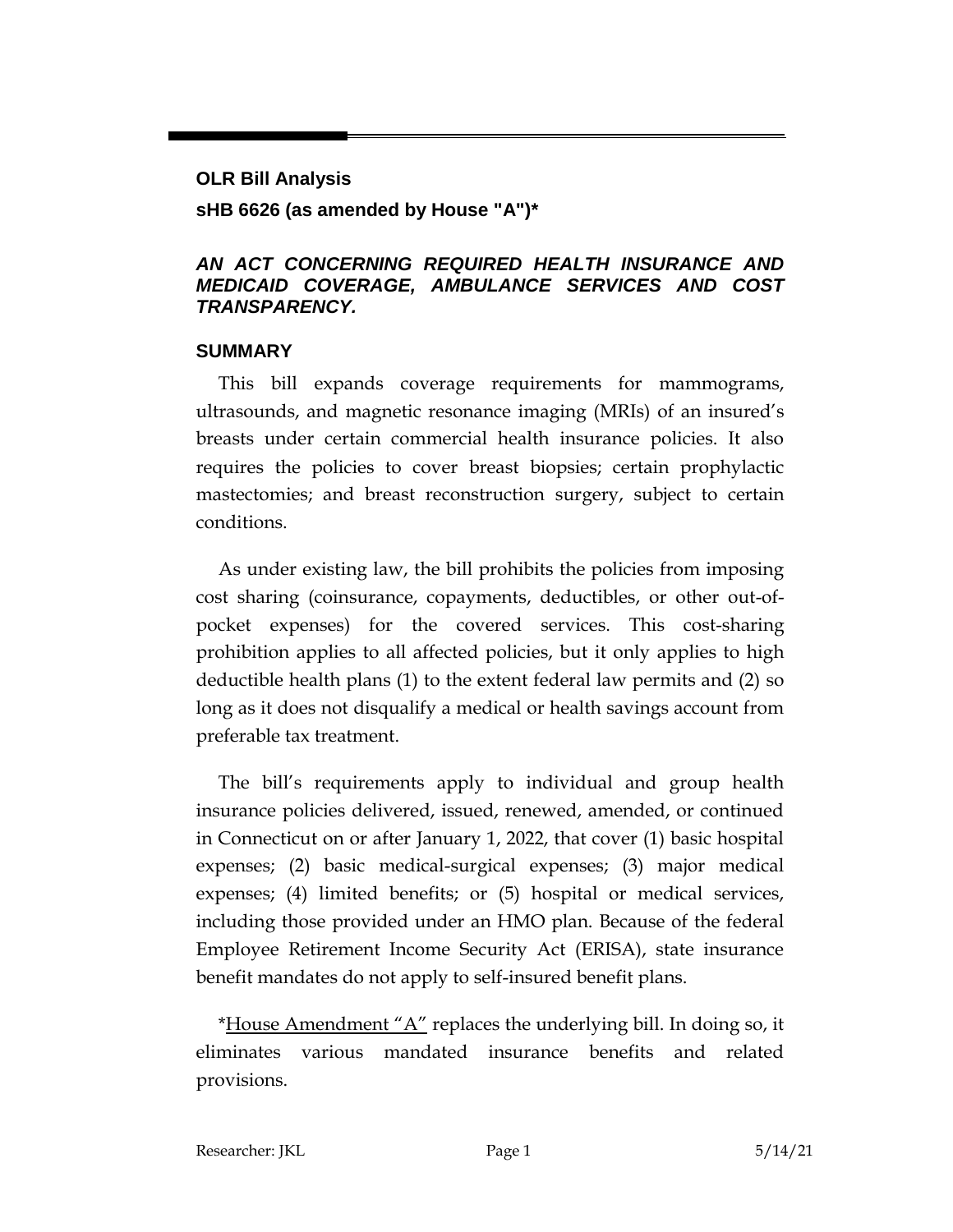EFFECTIVE DATE: January 1, 2022

# **INSURANCE COVERAGE FOR BREAST CANCER SCREENINGS AND RELATED PROCEDURES**

### *Mammograms*

Under current law, the affected insurance policies must cover a baseline mammogram for a woman aged 35 to 39 and an annual mammogram for a woman aged 40 or older. The bill instead requires the policies to cover diagnostic and screening mammograms at these age intervals for any insured, male or female.

It also requires the policies to cover a baseline mammogram for an insured who is younger than age 35 and an annual mammogram for an insured who is younger than age 40 if the insured is believed to be at an increased risk for breast cancer due to any of the following:

- 1. a family breast cancer history (or, if an annual mammogram, a personal breast cancer history);
- 2. positive genetic testing for the breast cancer gene one (BRCA1), breast cancer gene two (BRCA2), or other gene that materially increases the insured's breast cancer risk;
- 3. prior childhood cancer treatment that included radiation therapy to the chest;
- 4. prior or ongoing hormone treatment for gender reassignment; or
- 5. other indications the insured's physician or advanced practice registered nurse (APRN) determines.

## *Breast Ultrasounds*

Current law requires the policies to cover a comprehensive breast ultrasound screening if a mammogram demonstrates the woman has dense breast tissue or is at increased risk for breast cancer based on family or personal breast cancer history or other indications her physician or APRN determines.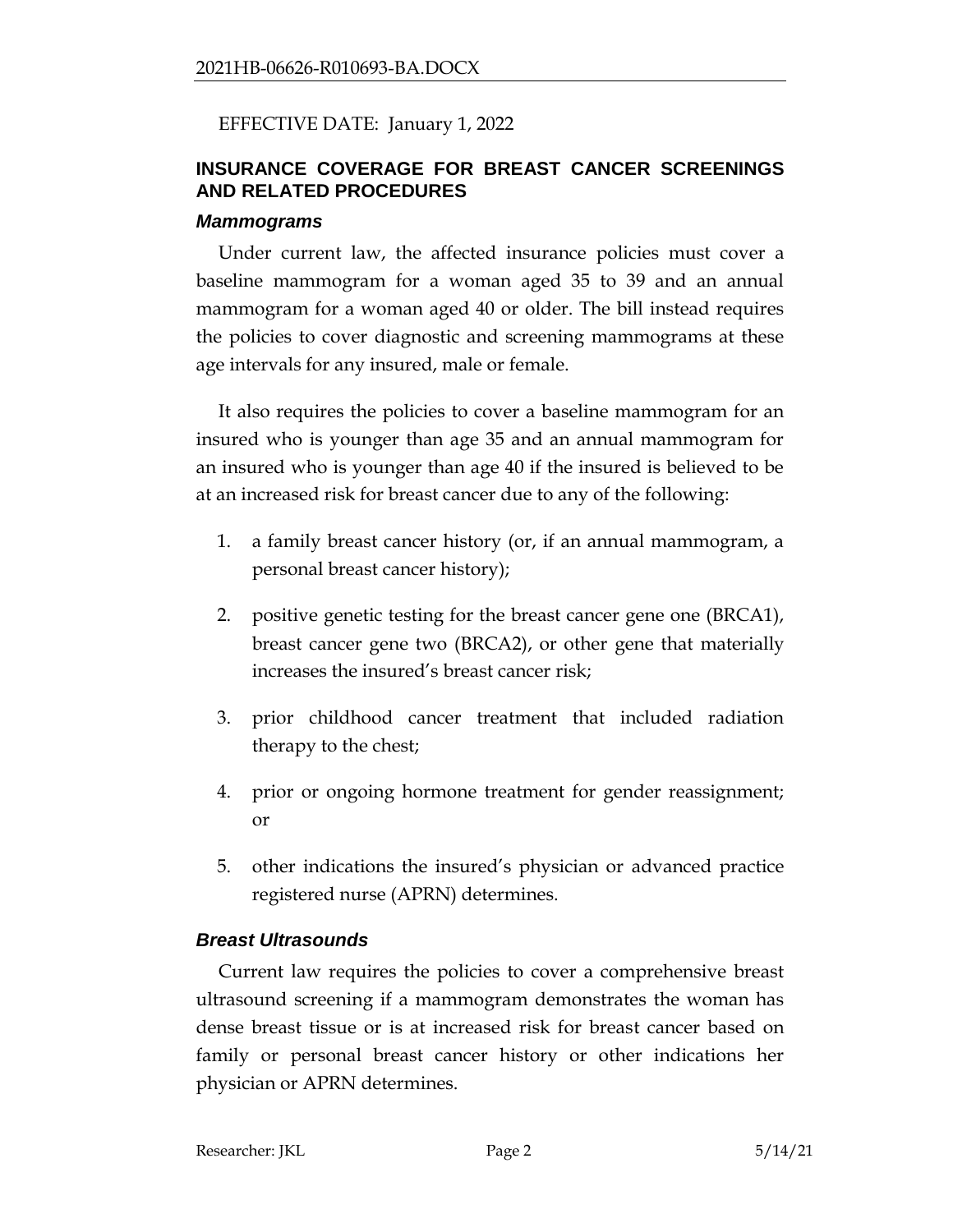The bill instead requires the policies to cover both diagnostic and screening breast ultrasounds for any insured whose mammogram demonstrates the insured has dense breast tissue or is at increased breast cancer due to any of the following:

- 1. a family or personal breast cancer history;
- 2. positive genetic testing for BRCA1, BRCA2, or other gene that materially increases the insured's breast cancer risk;
- 3. prior childhood cancer treatment that included radiation therapy to the chest;
- 4. prior or ongoing hormone treatment for gender reassignment; or
- 5. other indications the insured's physician or APRN determines.

#### *Breast MRIs*

Current law requires the policies to cover a woman's breast MRI in accordance with American Cancer Society guidelines.

The bill instead requires the policies to cover both diagnostic and screening breast MRIs in accordance with the American Cancer Society guidelines for an insured who is (1) age 35 or older or (2) younger than age 35 who is at increased breast cancer risk due to the same five reasons listed above for ultrasound coverage.

#### *Related Procedures*

The bill requires the policies to also cover the following:

- 1. breast biopsies;
- 2. prophylactic mastectomies for an insured at increased breast cancer risk due to positive genetic testing for BRCA1, BRCA2, or other gene that materially increases the insured's breast cancer risk; and
- 3. breast reconstructive surgery for an insured who has had a